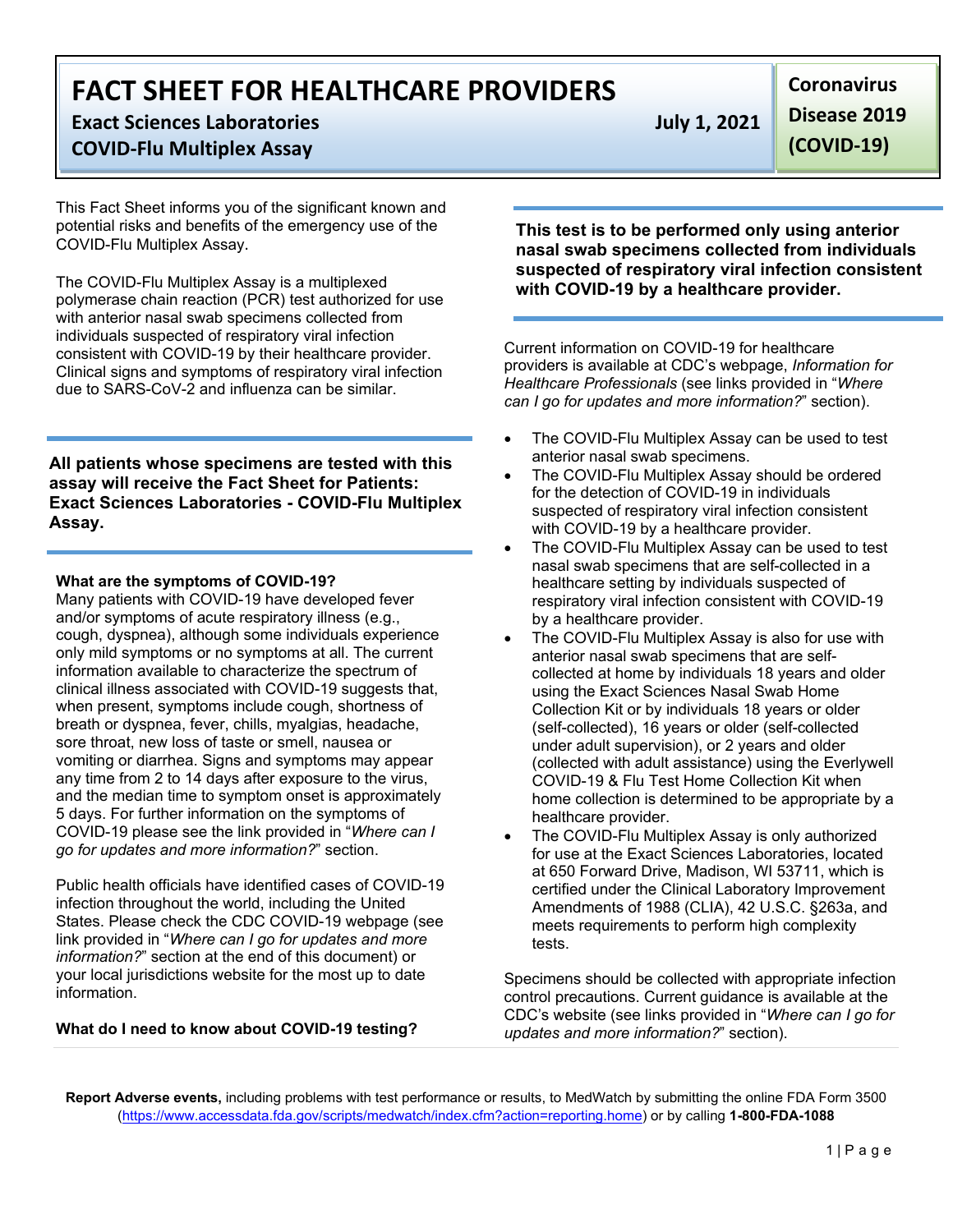### **Exact Sciences Laboratories July 1, 2021 COVID-Flu Multiplex Assay**

When collecting and handling specimens from individuals suspected of being infected with COVID-19, appropriate personal protective equipment should be used as outlined in the CDC *Interim Laboratory Biosafety Guidelines for Handling and Processing Specimens Associated with Coronavirus Disease 2019 (COVID-19)*. For additional information, refer to CDC *Interim Guidelines for Collecting, Handling, and Testing Clinical Specimens from Persons Under Investigation (PUIs) for Coronavirus Disease 2019 (COVID-19) (*see links provided in "*Where can I go for updates and more information?*" section).

#### **What does it mean if the specimen tests positive for SARS-CoV-2, the virus that causes COVID-19?**

A positive test result for COVID-19 indicates that RNA from SARS-CoV-2 was detected, and therefore the patient is infected with the virus and presumed to be contagious. Laboratory test results should always be considered in the context of clinical observations and epidemiological data (such as local prevalence rates and current outbreak/epicenter locations) in making a final diagnosis and patient management decisions. Patient management should be made by a healthcare provider and follow current CDC guidelines.

The COVID-Flu Multiplex Assay has been designed to minimize the likelihood of false positive test results. However, it is still possible that this test can give a false positive result, even when used in locations where the prevalence is below 5%. In the event of a false positive result, risks to patients could include the following: a recommendation for isolation of the patient, monitoring of household or other close contacts for symptoms, patient isolation that might limit contact with family or friends and may increase contact with other potentially COVID-19 patients, limits in the ability to work, delayed diagnosis and treatment for the true infection causing the symptoms, unnecessary prescription of a treatment or therapy, or other unintended adverse effects.

All laboratories using this test must follow the standard testing and reporting guidelines according to their appropriate public health authorities.

**Coronavirus Disease 2019 (COVID-19)**

#### **What does it mean if the specimen tests negative for SARS-CoV-2, the virus that causes COVID-19?**

A negative test result for this test means that SARS-CoV-2 RNA was not present in the specimen above the limit of detection. However, a negative result does not rule out COVID-19 and should not be used as the sole basis for treatment or patient management decisions. It is possible to test a person too early or too late during COVID-19 infection to make an accurate diagnosis via COVID-Flu Multiplex Assay.

When diagnostic testing is negative, the possibility of a false negative result should be considered in the context of a patient's recent exposures and the presence of clinical signs and symptoms consistent with COVID-19. The possibility of a false negative result should especially be considered if the patient's recent exposures or clinical presentation indicate that COVID-19 is likely, and diagnostic tests for other causes of illness (e.g., other respiratory illness) are negative.

If COVID-19 is still suspected based on exposure history together with other clinical findings, re-testing with an alternative method should be considered by healthcare providers in consultation with public health authorities. Additional testing may be helpful to ensure testing was not conducted too early.

Risks to a patient of a false negative test result include: delayed or lack of supportive treatment, lack of monitoring of infected individuals and their household or other close contacts for symptoms resulting in increased risk of spread of COVID-19 within the community, or other unintended adverse events.

The performance of this test for SARS-CoV-2 was established based on the evaluation of a limited number of clinical specimens. The clinical performance has not been established in all circulating variants but is anticipated to be reflective of the prevalent variants in circulation at the time and location of the clinical evaluation. Performance at the time of testing may vary depending on the variants circulating, including newly emerging strains of SARSCoV-2 and their prevalence, which change over time.

**Report Adverse events,** including problems with test performance or results, to MedWatch by submitting the online FDA Form 3500 [\(https://www.accessdata.fda.gov/scripts/medwatch/index.cfm?action=reporting.home\)](https://www.accessdata.fda.gov/scripts/medwatch/index.cfm?action=reporting.home) or by calling **1-800-FDA-1088**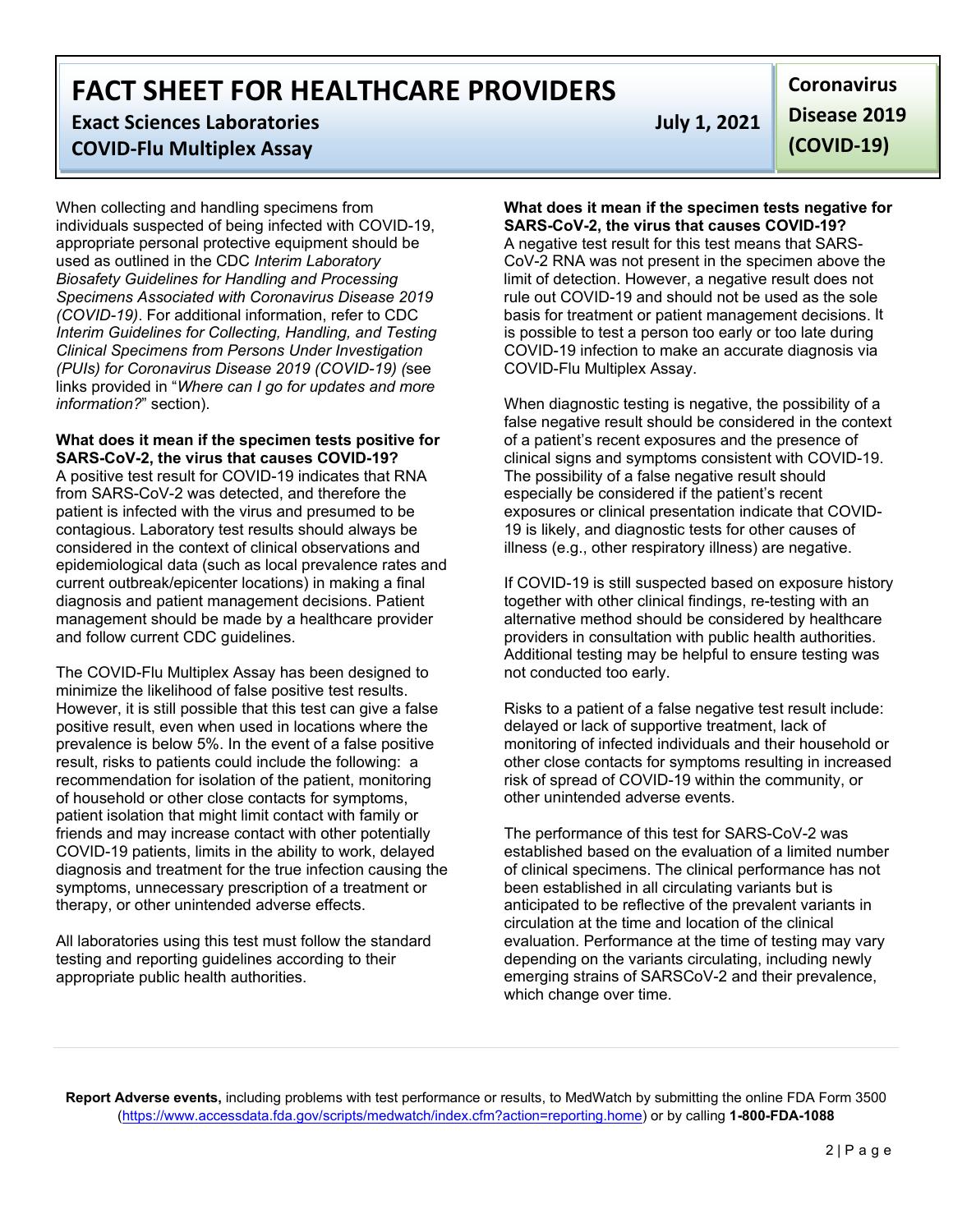## **Exact Sciences Laboratories July 1, 2021**

### **COVID-Flu Multiplex Assay**

#### **What does it mean if the specimen tests positive for influenza A and/or influenza B?**

A positive test result for influenza A virus and/or influenza B virus indicates that RNA from one or both of these viruses was detected, the patient is infected with the virus(es) and is presumed to be contagious. Laboratory test results should always be considered in the context of clinical findings and observations and/or epidemiological data in making a final diagnosis. Patient management decisions should be made by a healthcare provider and follow current CDC guidelines. Results (positive and negative) for influenza should be interpreted with caution. If a result is inconsistent with clinical presentation and/or other clinical and epidemiological information, FDA-cleared influenza NAATs are available for confirmation if clinically indicated.

The COVID-Flu Multiplex Assay has been designed to minimize the likelihood of false-positive test results. However, in the event of a false-positive result, risks to individuals could include the following: a recommendation for isolation of the patient, monitoring of household or other close contacts for symptoms, patient isolation that might limit contact with family of friends, limits in the ability to work, delayed diagnosis and treatment for the true infection causing the symptoms, unnecessary prescription of an antiviral medication or other therapy, or other unintended adverse effects.

#### **What does it mean if the specimen tests negative for influenza viruses?**

A negative test result for influenza viruses means that influenza A and/or influenza B RNA was not present in the specimen above the limit of detection. However, a negative result does not rule out influenza virus infection and should not be used as the sole basis for treatment or patient management decisions.

When diagnostic testing results are negative, the possibility of a false-negative result should be considered in the context of a patient's recent exposures and the presence of clinical signs and symptoms consistent with influenza. The possibility of a falsenegative result should especially be considered if the patient's recent exposures or clinical presentation

**Coronavirus Disease 2019 (COVID-19)**

indicate that influenza is likely, and diagnostic test results for other causes of illness (e.g., other respiratory illness) are negative. If influenza is still suspected based on exposure history and clinical findings, re-testing should be considered by healthcare providers in consultation with public health authorities.

Laboratory test results should always be considered in the context of clinical findings and observations and/or epidemiological data in making a final diagnosis. Patient management decisions should be made by a healthcare provider and follow current CDC guidelines. Results (positive and negative) for influenza should be interpreted with caution. If an influenza result is inconsistent with clinical presentation and/or other clinical and epidemiological information, FDA-cleared Influenza NAATs are available for confirmation if clinically indicated.

Risks to an individual from a false-negative COVID-Flu Multiplex Assay result for influenza A or influenza B include: delayed or lack of supportive treatment; lack of monitoring of infected patients and their household or other close contacts for symptoms, resulting in increased risk of spread of influenza within the community; or other unintended adverse events.

#### **What does it mean if the specimen tests positive for SARS-CoV-2 and one or more influenza (A and/or B) viruses? Is co-infection possible?**

Yes, it is possible for an individual to be infected with influenza A virus, influenza B virus, and SARS-CoV-2 simultaneously. A positive test result for the viruses that cause COVID-19 and influenza A, and/or influenza B indicates that RNA from these viruses was detected, the patient may be co-infected, and is presumed to be contagious. Laboratory test results should always be considered in the context of clinical findings and observations and epidemiological data in making a final diagnosis. Patient management decisions should be made with a healthcare provider and follow current CDC guidelines.

**Report Adverse events,** including problems with test performance or results, to MedWatch by submitting the online FDA Form 3500 [\(https://www.accessdata.fda.gov/scripts/medwatch/index.cfm?action=reporting.home\)](https://www.accessdata.fda.gov/scripts/medwatch/index.cfm?action=reporting.home) or by calling **1-800-FDA-1088**